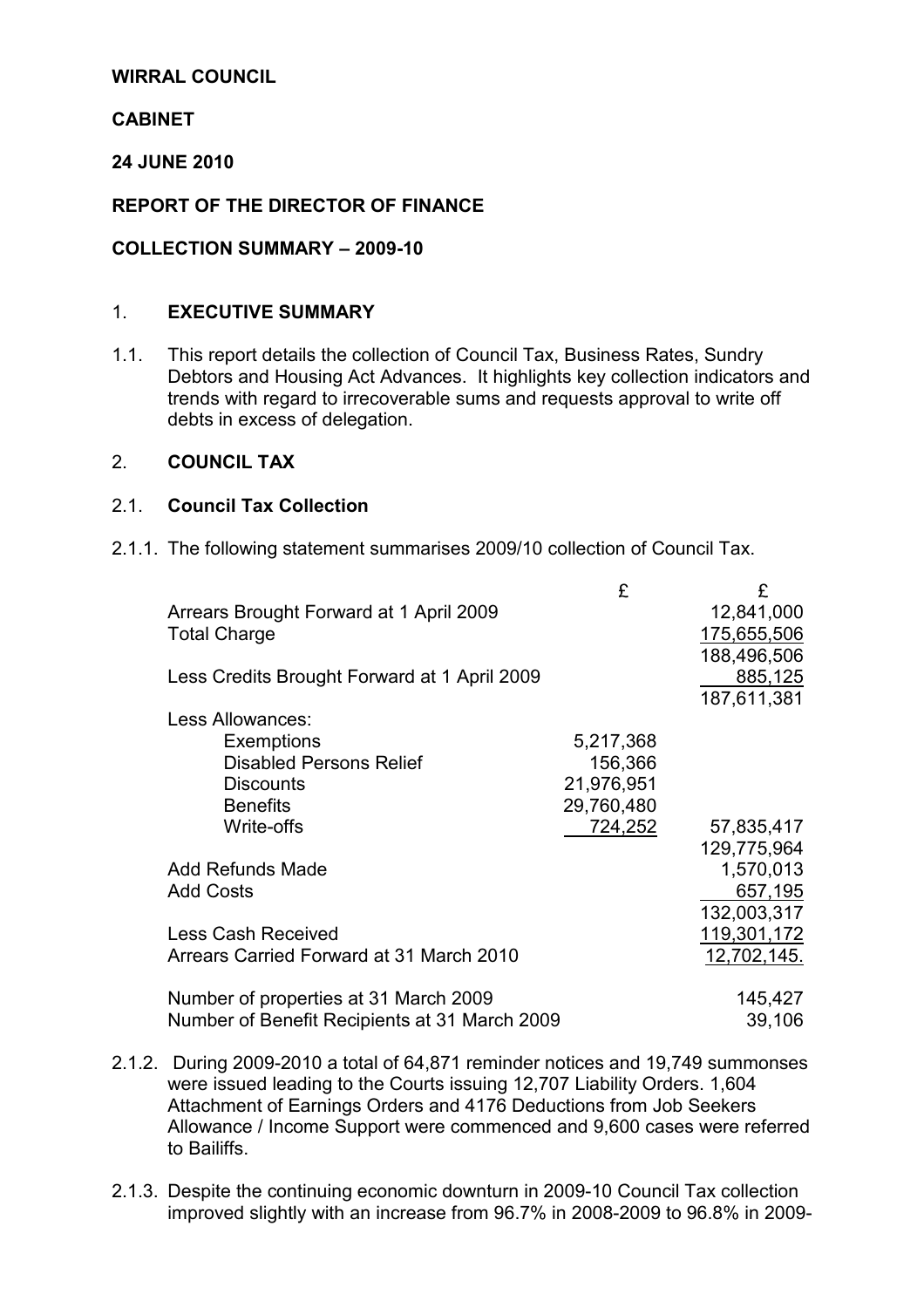10. It is not expected that there will be a significant increase in collection for 2010-11 but I anticipate collection levels to be maintained.

## 2.2. Council Tax Irrecoverables

- 2.2.1. There is no specific power to write off Council Tax debts, which are covered by the general power of administering the financial affairs of the Authority. Examples of suitable cases for write off are: deceased persons with no estate, persons not traced, Insolvency and minimal sums. All other debts are actively pursued.
- 2.2.2. The write-off provision for 2009-2010 was £3.9m. Trace and recovery work is ongoing for Council Tax arrears. In 2009/10 £974,708 has been written off and is categorised as follows:

|                      | £         |
|----------------------|-----------|
| Deceased             | 148,177   |
| Insolvency           | 100,373   |
| <b>Miscellaneous</b> | $-59,241$ |
| 1997-1998            | 256,883   |
| 2003-2004            | 528,516   |
|                      | 974,708   |

Miscellaneous write-offs include small debits/credits which are uneconomic to pursue, committal sums remitted, recovery costs cancelled, and debts that are statute barred.

- 2.2.3. The Council Tax computer system was replaced in December 2006 and is designed to hold all old accounts. With the previous system the eighth year debts were archived to a residual collection system. This no longer occurs. However as in previous years the year 8 (2003-2004) accounts were analysed for collection purposes. This resulted in £528,516 of the debt being written off as unable to be traced. The remaining £449,455 will continue to be collected.
- 2.2.4. The balance on the residual system as at 1 April 2008 was £868,574, which covers the period from 1 April 1997 to 31 March 2000. £62,722 was collected against residual debts on this system. The cash receipts were reduced by £66,073. This was refunded to taxpayers due to successful Council Tax banding appeals. Many of the appeals resulted in repayments as far back as April 1993.
- 2.2.5. I have under delegated powers, written off the balance of the 1997-98 debt during 2009-10. The debt is 12 years old and this practice is in line with that used for General Rates and Poll Tax debts of that age. £256,883 was written off. The final collection performance for 1997-98 Council Tax was 99.4%.

## 2.3. Council Tax Statistics

## 2.3.1. Number of Dwellings

| 1 April 2009 | 145,421 |
|--------------|---------|
| 1 April 2010 | 145,427 |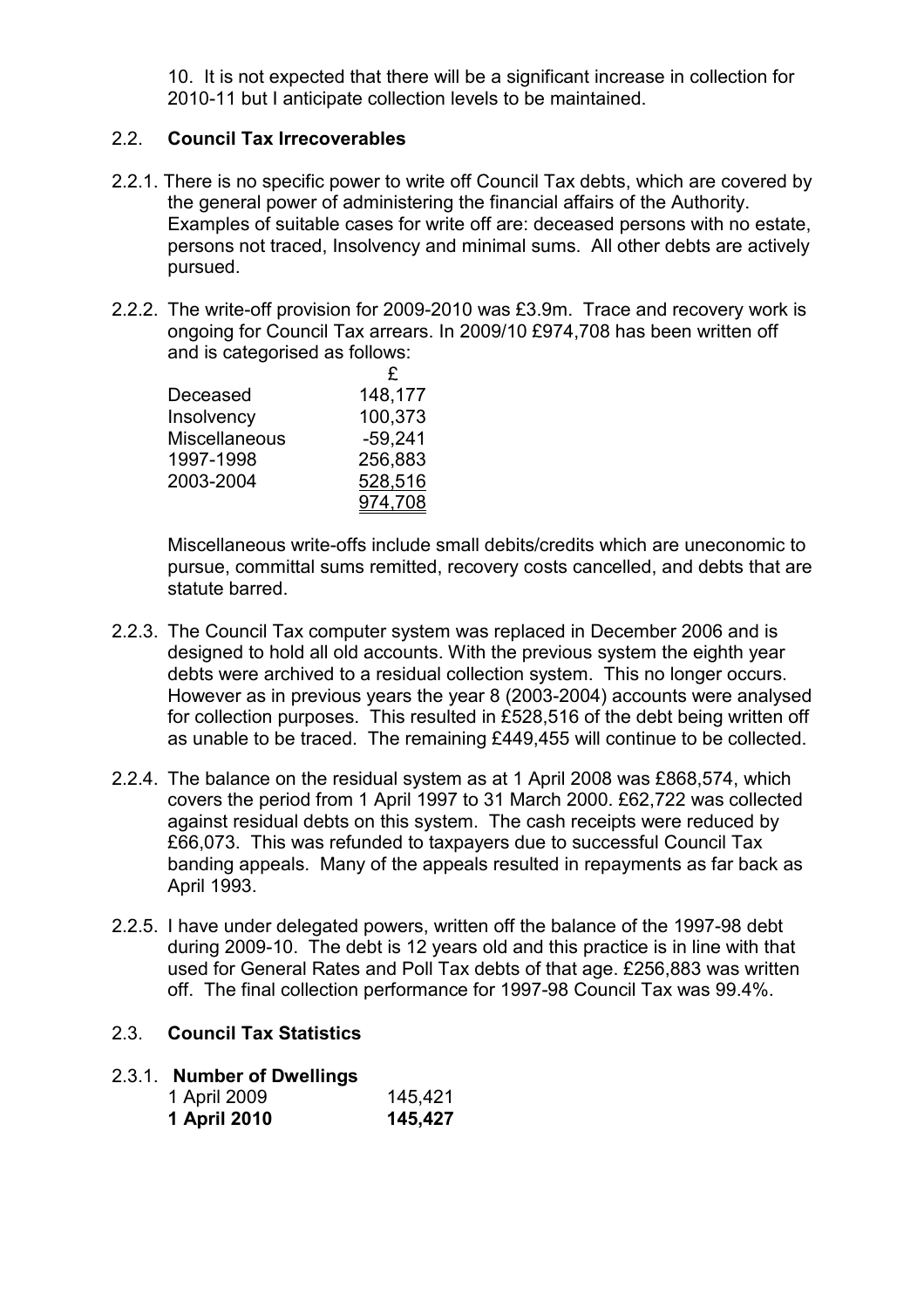Number of Dwellings as an Equivalent of Band 'D'

| 1 April 2009 | 105,863 |
|--------------|---------|
| 1 April 2010 | 106,283 |

## 2.3.2. Year on Year Volume Comparisons

|                            |                                       | 31.03.07 | 31.03.08 | 31.03.09 |
|----------------------------|---------------------------------------|----------|----------|----------|
| <b>Direct Debit Payers</b> |                                       | 86,500   | 85,995   | 86,739   |
| <b>Discount Recipients</b> |                                       | 64,134   | 70,130   | 71,686   |
|                            | Inc Pensioners discounts              | 6,528    | 7,193    | 8,797    |
| <b>Exempt Persons</b>      |                                       | 3,530    | 3,835    | 4,116    |
|                            | No. of Amended/Copy Accounts          | 129,477  | 125,092  | 160,696  |
|                            | No. of Returned Direct Debit Payments | 13,478   | 10,441   | 10,779   |
| Payments:                  | <b>Direct Debits</b>                  | 838,589  | 861,591  | 865,047  |
|                            | Cash/Cheque                           | 69,694   | 124,395  | 77,036   |
|                            | Salaries/Wages                        | 35,582   | 20,492   | 17,113   |
|                            | Debit/Credit Card                     | 43,688   | 45,915   | 52,012   |
|                            | Paypoint                              |          |          | 33,203   |
|                            | Post Office                           |          |          | 75,899   |
|                            | Dept Work + Pensions                  |          |          | 28,599   |
|                            | <b>Bailiff</b>                        |          |          | 21,393   |
| <b>Refunds</b>             |                                       | 6,126    | 5,972    | 5,972    |
|                            |                                       |          |          |          |

# 3. BUSINESS RATES (NATIONAL NON DOMESTIC RATES)

## 3.1. Collection

## 3.1.1. The following statement summarises 2009/10 collection.

|                                        |              | £ | £             |
|----------------------------------------|--------------|---|---------------|
| <b>Opening Debit</b>                   |              |   | 75,591,065    |
| <b>Plus Balance Brought Forward</b>    |              |   | 8,417,912     |
| <b>Plus Costs</b>                      |              |   |               |
|                                        |              |   | 45,812        |
|                                        |              |   | 84,054,789    |
| Allowances                             |              |   |               |
| Assessment changes in year             | $-5,008,877$ |   |               |
| <b>Empty relief exemptions</b>         | $-3,704,982$ |   |               |
| <b>Empty relief</b>                    | $-5,096$     |   |               |
| <b>Small Business rate relief</b>      | $-2,112,741$ |   |               |
| <b>Charitable Organisations</b>        | $-3,881,683$ |   |               |
|                                        |              |   |               |
| <b>Transitional Relief</b>             | 562,959      |   |               |
| <b>Part Occupation Property Relief</b> | $-280,969$   |   |               |
| Write-Offs                             | $-1,962,722$ |   |               |
| Hardship                               | 0            |   |               |
|                                        |              |   | -16,396,193   |
|                                        |              |   | 67,658,596    |
|                                        |              |   |               |
| Refunds made                           |              |   | 3,078,585     |
|                                        |              |   |               |
|                                        |              |   | 70,737,181    |
| <b>Less Cash Received</b>              |              |   | $-63,741,213$ |
| Less Prepaid March 2009                |              |   | $-197,211$    |
| Plus 2010-11 Prepaid                   |              |   | 182,632       |
| Less net Interest                      |              |   | $-121,050$    |
|                                        |              |   |               |
|                                        |              |   |               |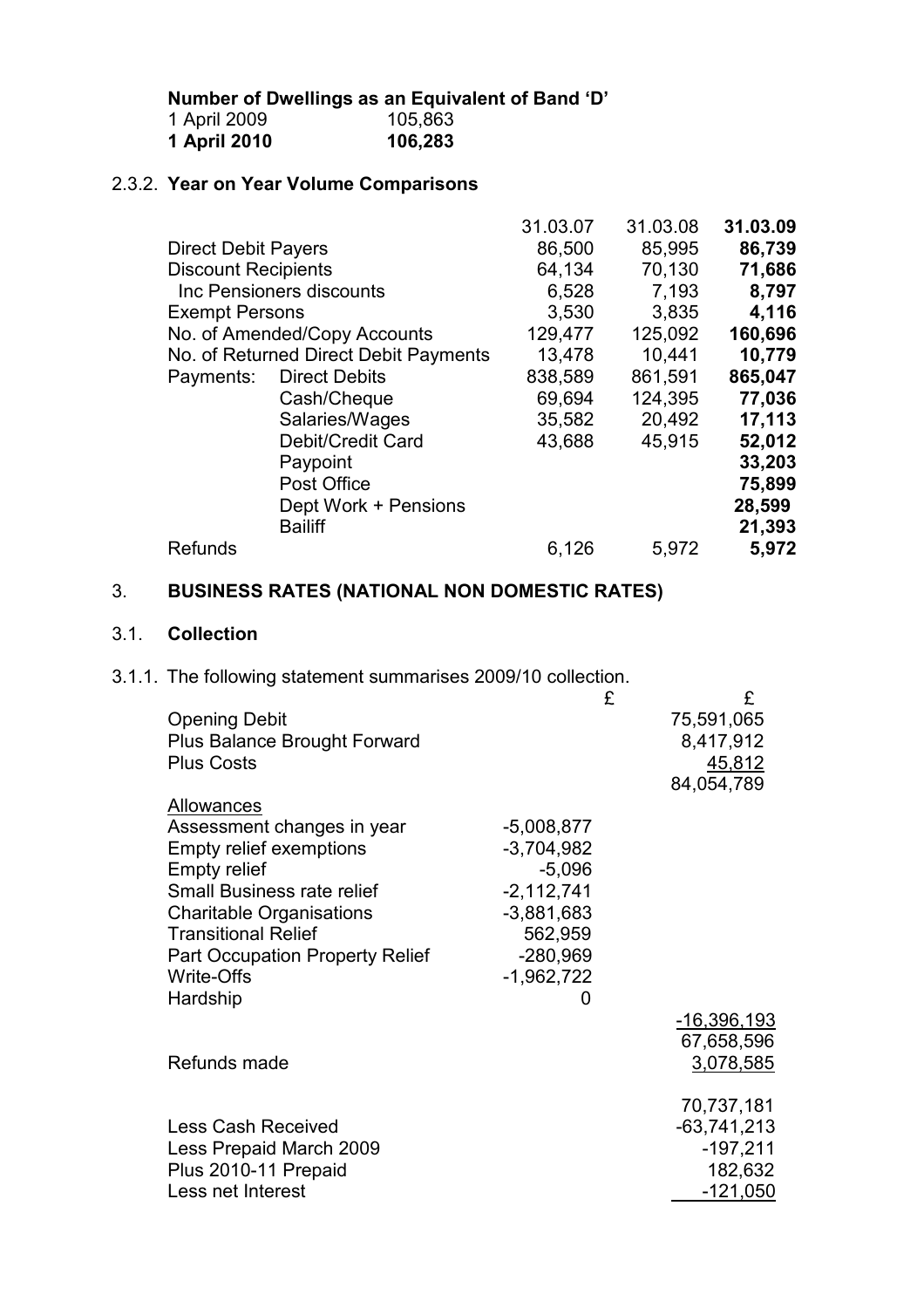| <b>Balances Carried Forward</b>   | 6,860,339   |
|-----------------------------------|-------------|
| Rateable Value 1 April 2009       | 155,877,636 |
| Number of Properties 1 April 2009 | 7.922       |

3.1.2. The Business Rates system is based on a nationally set charge collected locally. In 2009-10 Wirral paid £59.5m into the National Pool. The Government re-distributes the Pool to all Authorities based on population. In 2009-10 Wirral received £123.7m.

#### 3.2. Irrecoverables

- 3.2.1. Within the collection target is an allowance for irrecoverables or losses on collection. This is calculated as a percentage of anticipated yield and was £608,602 in 2009-10 as compared to £558,522 in 2008-09.
- 3.2.2. The Government sets these allowances for Authorities. Write-offs above these levels may need to be audited and, if accepted, collection levels are amended. The implementation of a new business rates system during 2008- 09 resulted in the processing of few write offs during that year, consequently exceeding the limit during 2009-10 should require no specific action on the part of the Council.

#### 3.2.3. A breakdown of 2009-10 write-offs is given below:- £

|      | Absconded/Irrecoverable<br>Insolvency                                                                                 |                                         | 818,742<br>1,142,932                    |
|------|-----------------------------------------------------------------------------------------------------------------------|-----------------------------------------|-----------------------------------------|
|      | Miscellaneous. (Inc. Deceased)                                                                                        | <b>TOTAL</b>                            | 1,048<br>1,962,722                      |
| 3.3. | <b>Statistics</b>                                                                                                     |                                         |                                         |
|      | <b>Property</b><br>Number of Properties on Valuation List<br>Rateable Value<br>New and Altered Property Notifications | 2009-10<br>7,922<br>£155,877,636<br>430 | 2008-09<br>8,098<br>£156,791,226<br>516 |
|      | <b>Recovery Action</b><br>Summonses<br><b>Liability Orders</b><br><b>Chargepayers on Direct Debit</b>                 | 980<br>833<br>3,036                     | 1,081<br>667<br>3,066                   |

## 4. SUNDRY DEBTOR ACCOUNTS

4.1. The collection statement for 2009-10 is shown with the 2008-09 comparison.

|                                            | 2009-10     | 2008-09     |
|--------------------------------------------|-------------|-------------|
|                                            |             | £           |
| <b>Balance Brought Forward at 1 April</b>  | 27,650,600  | 21,974,186  |
| <b>Net Amount of Invoices</b>              | 90,452,390  | 80,412,203  |
|                                            | 118,192,990 | 102,386,389 |
| Less Write-Offs                            | 364,773     | 148,006     |
|                                            | 117,828,217 | 102,238,383 |
| <b>Payments Received</b>                   | 92,097,935  | 74,587,783  |
| <b>Balance Carried Forward at 31 March</b> | 25,730,282  | 27,650,600  |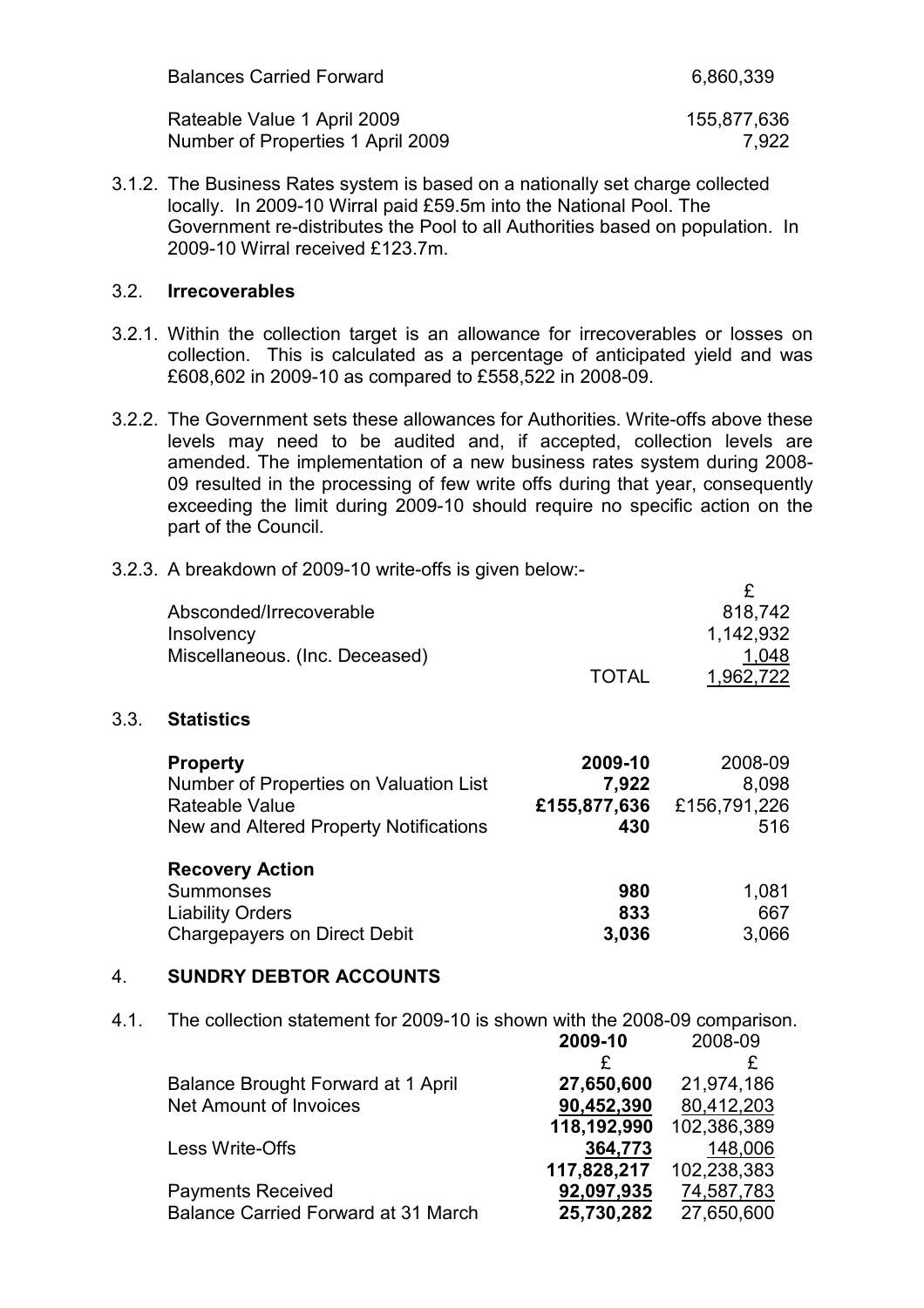4.1.1. The number of invoices and their value raised over the last five years are as follows:

|         | <b>Invoices</b> | £m   |
|---------|-----------------|------|
| 2005-06 | 32,080          | 45.9 |
| 2006-07 | 32,720          | 44.0 |
| 2007-08 | 39,480          | 69.7 |
| 2008-09 | 38,156          | 80.4 |
| 2009-10 | 34,230          | 90.4 |

#### 4.2 Irrecoverables

4.2.1 Provision for irrecoverable debts has been made and debts identified as irrecoverable are being written off. The amounts written off under delegated powers in operation for 2009-10 (under £1,000) are summarised below:

|                                  | <b>Number</b> |         |
|----------------------------------|---------------|---------|
| Absconds                         | 34            | 7,524   |
| Irrecoverable                    | 198           | 26,301  |
| <b>Miscellaneous</b>             | 231           | 35,100  |
| Insolvency                       | 68            | 28,123  |
| Deceased debtors and small value | 457           | 12,000  |
|                                  | 988           | 109,048 |

4.2.2 Sums over the limit of delegation are shown later in the report and require Cabinet approval. These items are within the following categories and are detailed in Appendix 1

|                      | Number £ |         |
|----------------------|----------|---------|
| Absconds             | 9        | 17,500  |
| Irrecoverable        | 9        | 12,883  |
| <b>Miscellaneous</b> | 17       | 86,062  |
| Insolvency           | 19       | 131,474 |
| Deceased             | 2        | 7,806   |
|                      | 56       | 255,725 |

4.2.3 Details have previously been requested for debts of over £5,000 which have been submitted for write off and these are detailed below.

## Case 1 Department of Technical Services

Invoice dated August 1998 amounting to £5,396.78 in respect of traffic signal installation. As the debt was eleven years old, legal advice was that it was statute barred and the debt should be written off.

## Case 2 Children & Young People's Department

Invoice dated July 2001 amounting to £6,266.54 in respect of repayment of money due to Prenton Infants School. Debtor subsequently died leaving no assets, consequently the debt was recommended to be written off.

## Case 3 Children & Young People's Department

Invoice dated May 2006 amounting to £6,345.00 for recovery of a repaid cheque payment. The company subsequently went into liquidation and as there is unlikely to be a dividend to unsecured creditors such as the Council, the debt was recommended to be written off.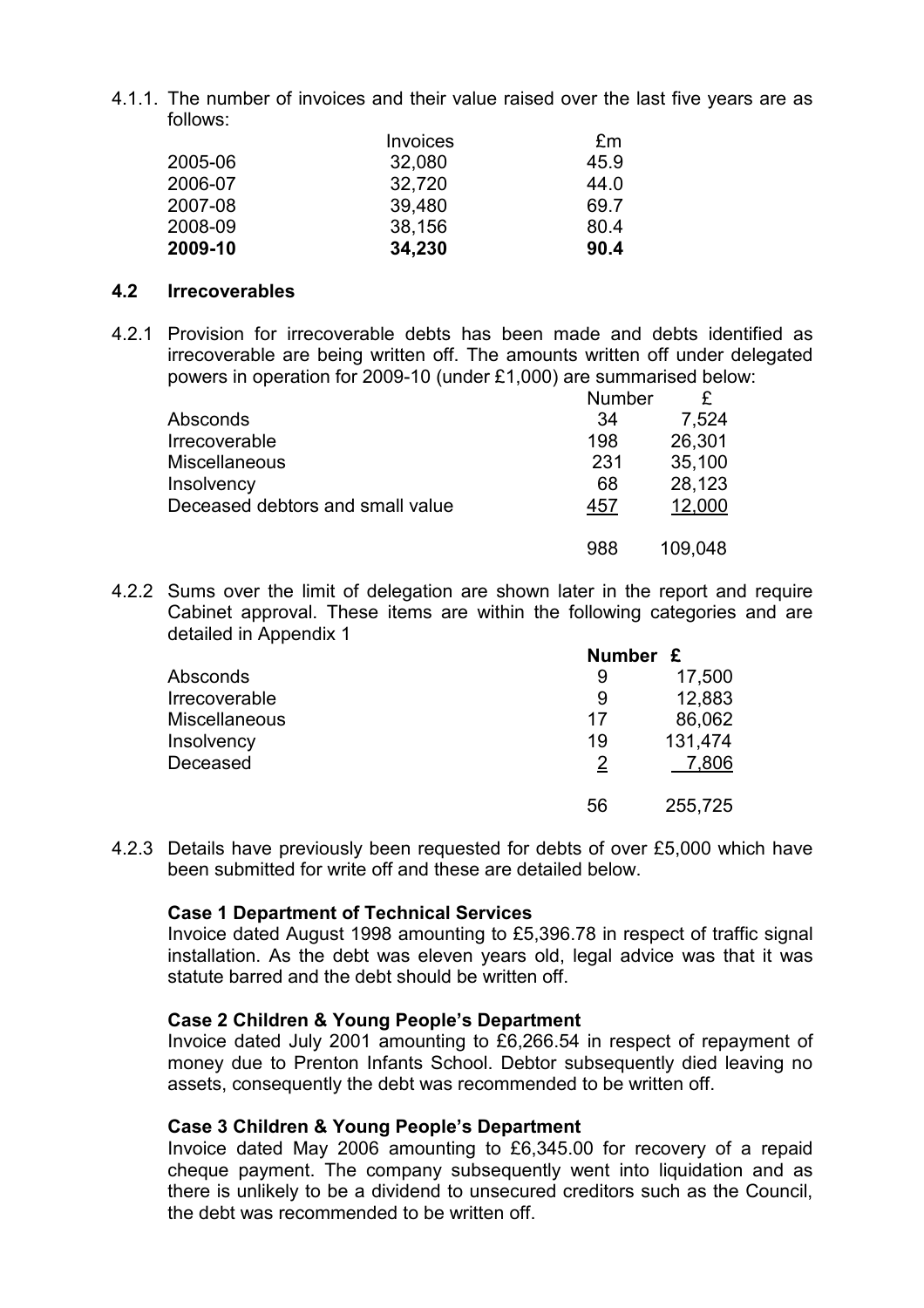## Case 4 Children & Young People's Department

Invoice dated April 2005 amounting to £10,738.75 in respect of course fees. The department could not provide sufficient evidence to support recovery through the Courts; consequently it was advised that the debt should be recommended to be written off.

## Case 5 Children & Young People's Department

Invoice dated December 2008 amounting to £17,331.25 in respect of the recovery of money for a vehicle purchased in May 2007. The company subsequently went into liquidation and as there is unlikely to be a dividend to unsecured creditors such as the Council, the debt was recommended to be written off.

#### Case 6 Children & Young People's Department

Invoice dated October 2007 amounting to £35,438.93 in respect of an equipment and telephones upgrade. The company subsequently went into liquidation and as there is unlikely to be a dividend to unsecured creditors such as the Council, the debt was recommended to be written off.

#### Case 7 Children & Young People's Department

Invoice dated September 2007 amounting to £45,419.63 in respect of work at St Mary's College, Wallasey. The company subsequently went into liquidation and as there is unlikely to be a dividend to unsecured creditors such as the Council, the debt was recommended to be written off.

#### Case 8 Department of Adult Social Services

Invoice dated March 1999 amounting to £11,695.60 in respect of accommodation charges. Legal advice given to the department that there were no available assets, and therefore no prospect of recovery, consequently the debt was recommended to be written off.

#### Case 9 Department of Adult Social Services

Invoice dated October 2002 amounting to £28,439.25 in respect of accommodation charges. Legal advice is that the invoice is statute barred and that there is no prospect of recovery from the estate of the deceased, consequently the debt was recommended to be written off.

## 5. HOUSING ACT ADVANCES

5.1. The collection statement for 2009-10 is shown with 2008-09 comparison and a five years arrears trend.

|                                | 2009-10 | 2008-09 |
|--------------------------------|---------|---------|
|                                |         |         |
| <b>Arrears Brought Forward</b> | 2,953   | 4,025   |
| Charges                        | 61,043  | 69,723  |
|                                | 63,996  | 73,748  |
| <b>Cash Collected</b>          | 61,548  | 70,795  |
| <b>Arrears Carried Forward</b> | 2,448   | 2,953   |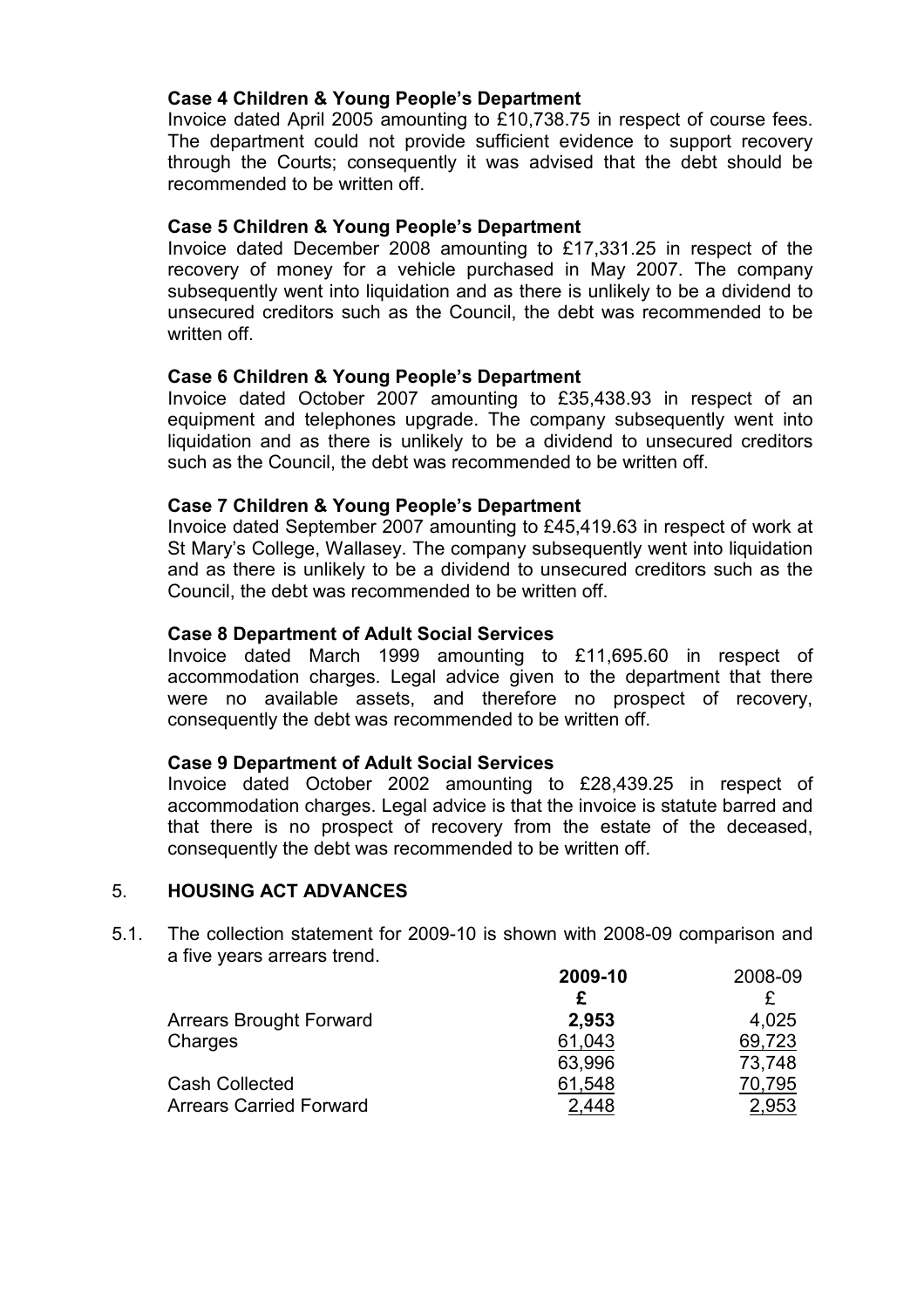## Five Year Collection Details

|           | Amount      |         | Number of       |
|-----------|-------------|---------|-----------------|
| Year      | Collectable | Arrears | <b>Accounts</b> |
|           | £           | £       |                 |
| 2005-2006 | 181,002     | 2,384   | 102             |
| 2006-2007 | 138,806     | 2,102   | 73              |
| 2007-2008 | 76,343      | 4,025   | 50              |
| 2008-2009 | 73,748      | 2,953   | 38              |
| 2009-2010 | 63,996      | 2,448   | 28              |
|           |             |         |                 |

| Total of loans outstanding at 31 March 2009 | £149,432 |
|---------------------------------------------|----------|
| Total of Ioans outstanding at 31 March 2010 | £100,796 |

5.2. No new advances were made in 2009-10. The number of mortgage accounts continues to decrease as more are redeemed or transferred to other institutions. The caseload retained continues to be monitored to prevent arrears increasing.

## 6. IRRECOVERABLE DEBTS

6.1. Under delegated powers I have written off as irrecoverable the following:-

| <b>Council Tax</b>    | 974,708   |
|-----------------------|-----------|
| <b>Business Rates</b> | 1,962,722 |
| <b>Sundry Debtors</b> | 109.048   |
| <b>TOTAL</b>          | 3,046,478 |

## 7. FINANCIAL AND STAFFING IMPLICATIONS

7.1. There are no financial and staffing implications beyond the statements of accounts contained in this report. It is recommended that accounts totalling £255,725.11 be written off.

## 8. LOCAL MEMBER SUPPORT IMPLICATIONS

8.1. There are no specific implications arising out of this report.

## 9. LOCAL AGENDA 21 STATEMENT

9.1. There are no specific implications arising out of this report.

## 10. PLANNING IMPLICATIONS

10.1. There are no specific implications arising out of this report.

## 11. EQUAL OPPORTUNITIES IMPLICATIONS

11.1. There are no specific implications arising out of this report.

#### 12. COMMUNITY SAFETY IMPLICATIONS

12.1. There are no specific implications arising out of this report.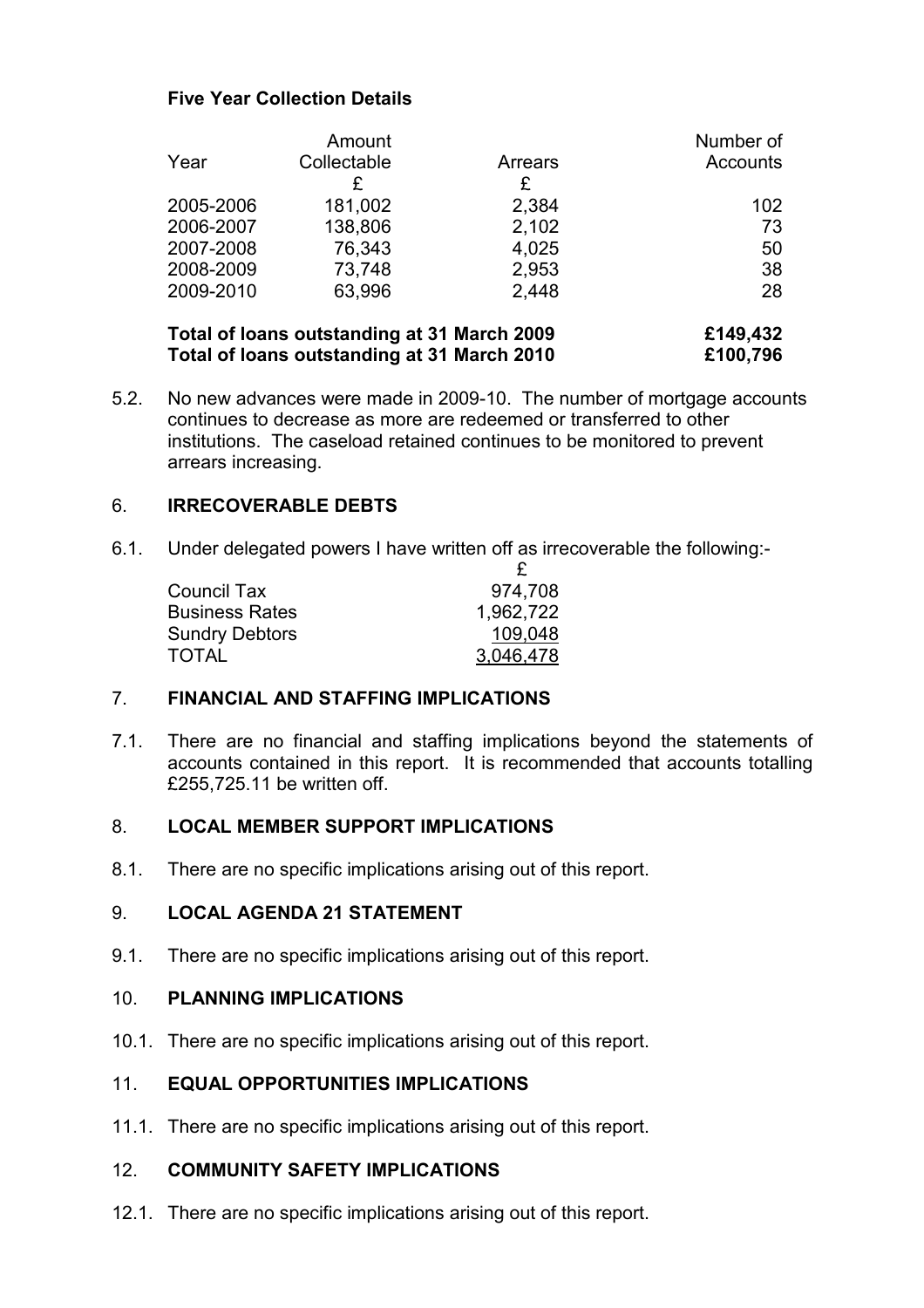## 13. HUMAN RIGHTS IMPLICATIONS

13.1. There are no specific implications arising out of this report.

## 14. BACKGROUND PAPERS

14.1. None used in the preparation of this report.

## 15. RECOMMENDATION

15.1. That approval be given to write off £255,725.11.

 IAN COLEMAN DIRECTOR OF FINANCE

FNCE/94/10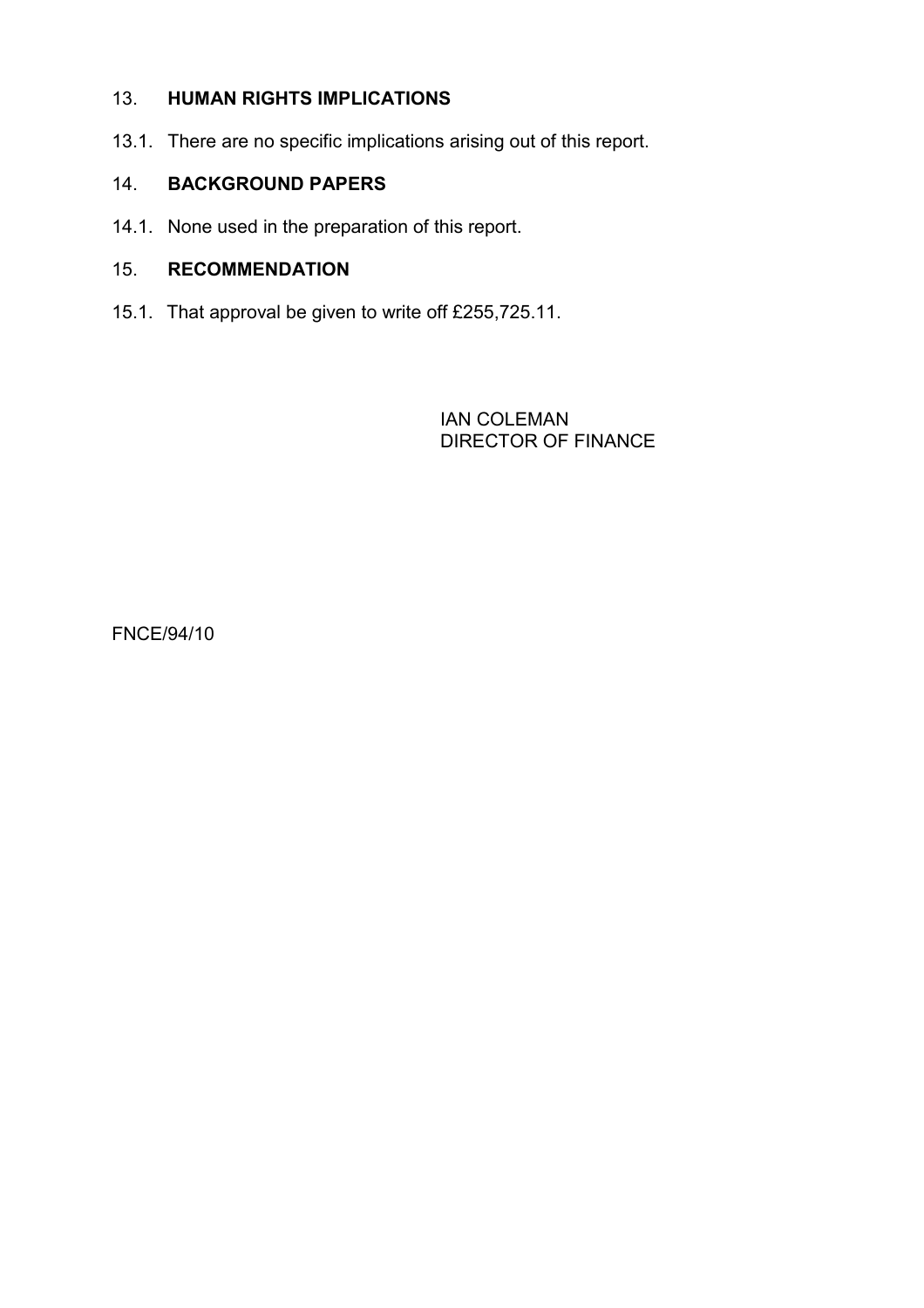|   | Date                         | Name | <b>Account Detail</b>                        | <b>Reason</b>                      | Amount         |  |  |  |
|---|------------------------------|------|----------------------------------------------|------------------------------------|----------------|--|--|--|
|   | <b>Adult Social Services</b> |      |                                              |                                    |                |  |  |  |
|   | 19-Jul-06 NF                 |      | Childcare Fees NO TRACE<br>Growth<br>Removal |                                    | £1,125.00      |  |  |  |
| 2 | 02-Jan-07 CG<br>$13$ -Oct-   |      | (Trees)<br>Invoice                           | LIQUIDATION<br><b>INSUFFICIENT</b> | £3,711.83      |  |  |  |
| 3 | 05                           | - HB | Overpaid<br><b>Tree Planting</b>             | <b>PROOF</b>                       | £3,958.92      |  |  |  |
| 4 | 11-Jul-06 CG                 |      | etc.                                         | LIQUIDATION                        | £4,930.25      |  |  |  |
| 5 | $31-Mar-$<br>99.             | JW   | Accommodati<br>on Charges                    | <b>DEPT ADVISE</b>                 | £11,695.6      |  |  |  |
| 6 | $09$ -Oct-<br>02             | FR   | Accommodati<br>on Charges                    | STATUTE BARRED                     | £28,439.2<br>5 |  |  |  |

- <u>£53,860.85</u>

|                | <b>Children &amp; Young People's</b><br><b>Department</b> |           |                            |                                           |           |  |  |
|----------------|-----------------------------------------------------------|-----------|----------------------------|-------------------------------------------|-----------|--|--|
|                | 28-Oct-                                                   |           |                            |                                           |           |  |  |
| 1              | 05                                                        | <b>HS</b> | Hire of Astroturf NO TRACE |                                           | £1,020.00 |  |  |
|                | $29-M$ ar-                                                |           |                            |                                           |           |  |  |
| $\overline{2}$ | 06                                                        | GS        | Rental                     | <b>DEPT ADVISE</b>                        | £1,105.00 |  |  |
|                | $07$ -Oct-                                                |           |                            |                                           |           |  |  |
| 3              | 05 <sub>o</sub>                                           | <b>SH</b> | Daycare Fees               | <b>NO TRACE</b>                           | £1,205.00 |  |  |
|                | $01-May-$                                                 |           |                            |                                           |           |  |  |
| 4              | 08                                                        | <b>ND</b> | Daycare Fees               | <b>NO TRACE</b>                           | £1,291.00 |  |  |
|                | 03-Mar-                                                   |           |                            |                                           |           |  |  |
| 5              | 06                                                        | <b>NM</b> | Daycare Fees               | <b>DEPT ADVISE</b>                        | £1,510.00 |  |  |
|                | $13-Aug-$                                                 |           | Overpaid                   |                                           |           |  |  |
| 6              |                                                           | 92 MK     | Student Award              | <b>IRRECOVERABLE</b>                      | £1,555.45 |  |  |
|                |                                                           |           | Handsets &                 |                                           |           |  |  |
| 7              | 08-Apr-08                                                 | WE        | <b>Comm Outlets</b>        | <b>LIQUIDATION</b><br><b>INSUFFICIENT</b> | £2,286.55 |  |  |
| 8              | 08-Jan-08                                                 | BT        | Childcare Fees             | <b>PROOF</b>                              |           |  |  |
|                |                                                           |           | Repayment of               |                                           | £2,471.00 |  |  |
| 9              | $10 - Jul - 01$                                           | EA        | <b>Monies</b>              | <b>DECEASED</b>                           | £6,266.54 |  |  |
| 1              | $31-May-$                                                 |           | Returned                   |                                           |           |  |  |
| 0              |                                                           | 06 WE     | Cheque                     | LIQUIDATION                               | £6,345.00 |  |  |
|                |                                                           |           |                            |                                           |           |  |  |
|                |                                                           |           |                            | <b>INSUFFICIENT</b>                       | £10,738.7 |  |  |
|                | 18-Apr-05 LSC                                             |           | Course Fees                | <b>PROOF</b>                              | 5         |  |  |
|                | 12-Dec-                                                   |           | Vehicle                    |                                           |           |  |  |
| 2              | 08                                                        | <b>MN</b> | purchase                   | <b>LIQUIDATION</b>                        | £17,331.2 |  |  |

# Appendix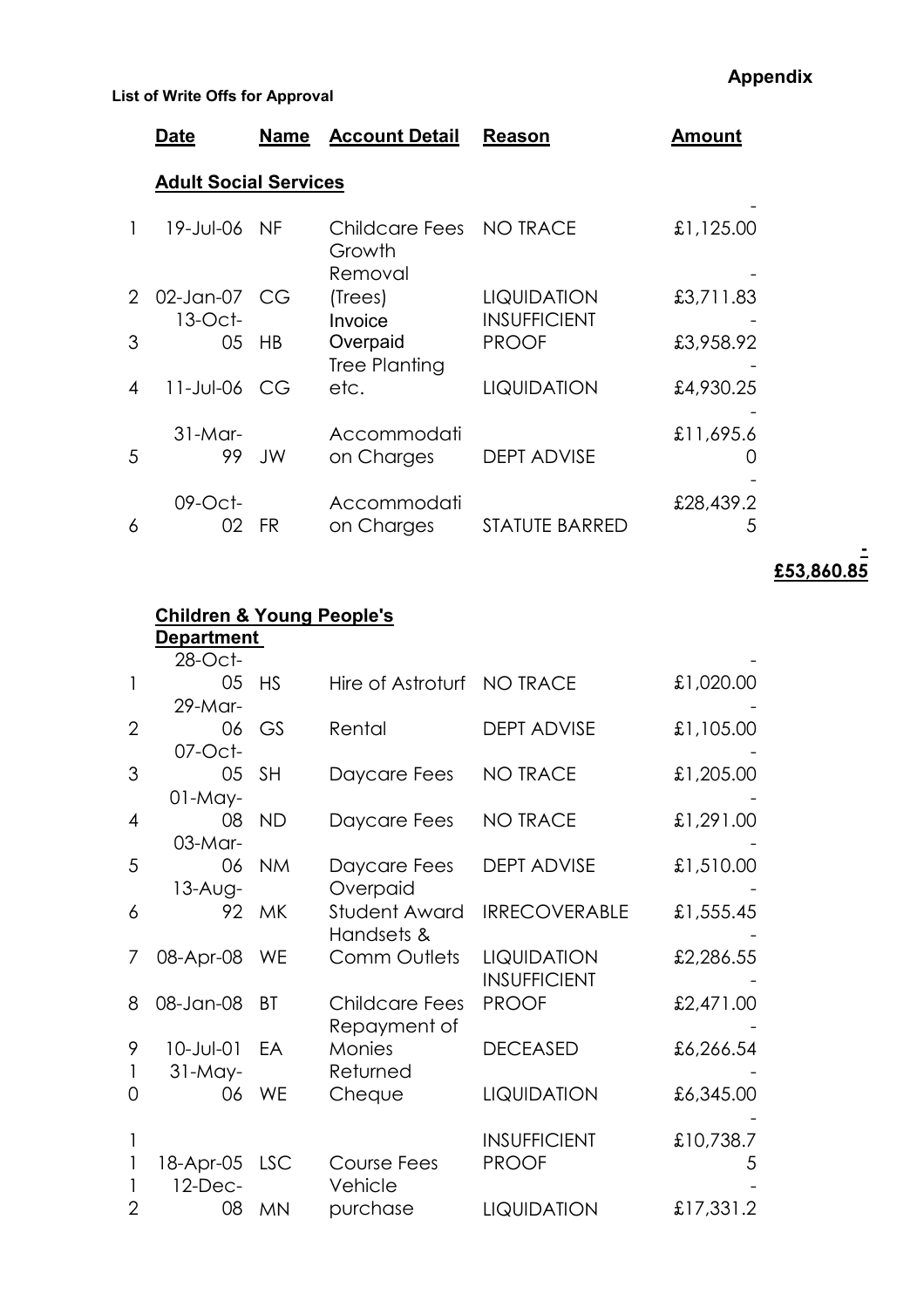| 3 | $31-Oct$ -<br>WE.<br>07 | <b>Phones</b><br>Upgrade | <b>LIQUIDATION</b> | £35,438.9 |
|---|-------------------------|--------------------------|--------------------|-----------|
| 4 | $26-Sep-$<br>WF.        | <b>Works Order</b>       | <b>LIQUIDATION</b> | £45,419.6 |

5

#### Technical Services

|                                          | 15-Aug-         |            |                     |                       |           |
|------------------------------------------|-----------------|------------|---------------------|-----------------------|-----------|
| $\mathbf{I}$                             | 07              | <b>PRS</b> | <b>Skip Permits</b> | LIQUIDATION           | £1,012.00 |
|                                          | 22-May-         |            |                     |                       |           |
| $\overline{2}$                           | 08              | <b>WCT</b> | Fuel                | <b>LIQUIDATION</b>    | £1,015.11 |
|                                          |                 |            |                     |                       |           |
| 3                                        | 26-Jun-06       | <b>GM</b>  | <b>Skip Permits</b> | LIQUIDATION           | £1,067.00 |
|                                          | $20$ -Mar-      |            |                     |                       |           |
| 4                                        | 07              | <b>PRS</b> | <b>Skip Permits</b> | <b>LIQUIDATION</b>    | £1,078.00 |
|                                          | $21$ -Feb-      |            | Annual              |                       |           |
| 5                                        | 07              | <b>COE</b> | Maintenance         | LIQUIDATION           | £1,086.88 |
| 6                                        | 16-Jul-07       | <b>PRS</b> | <b>Skip Permits</b> | LIQUIDATION           | £1,100.00 |
|                                          | $04-May-$       |            |                     |                       |           |
| 7                                        | 06              | <b>GM</b>  | <b>Skip Permits</b> | <b>LIQUIDATION</b>    | £1,111.00 |
|                                          | $01-Sep-$       |            | <b>Traffic</b>      |                       |           |
| 8                                        | 05              | <b>JAM</b> | Accident            | <b>NO TRACE</b>       | £1,238.74 |
|                                          |                 |            |                     |                       |           |
| 9                                        | 08-Jun-07       | PRS        | <b>Skip Permits</b> | LIQUIDATION           | £1,265.00 |
| $\mathbf{1}$                             | $11-Mar-$       |            | <b>Traffic</b>      | <b>INSUFFICIENT</b>   |           |
| 0                                        | 08              | <b>TS</b>  | Accident            | <b>PROOF</b>          | £1,412.53 |
| $\mathbf{1}$                             | $13-Mar-$       |            | <b>Traffic</b>      |                       |           |
| $\mathbf{1}$                             | 08              | <b>AM</b>  | Accident            | <b>IRRECOVERABLE</b>  | £1,464.90 |
| $\mathbf{1}$                             |                 |            | <b>Traffic</b>      |                       |           |
| $\overline{2}$                           | 04-Jan-07       | <b>NE</b>  | Accident            | <b>IRRECOVERABLE</b>  | £1,478.57 |
| $\mathsf{I}$                             | 22-May-         |            |                     |                       |           |
| 3                                        | 07              | <b>PRS</b> | <b>Skip Permits</b> | LIQUIDATION           | £1,507.00 |
| $\mathbf{1}$<br>$\overline{\mathcal{A}}$ | $17-Mar-$<br>06 | UU         | Clearway<br>Order   | <b>DEPT ADVISE</b>    | £1,524.64 |
| 1                                        |                 |            |                     |                       |           |
| 5                                        | 10-Apr-07       | <b>PRS</b> | <b>Skip Permits</b> | LIQUIDATION           | £1,782.00 |
|                                          | $25$ -Oct-      |            | Certificate of      |                       |           |
| 6                                        | 02              | LCH        | Payment             | <b>STATUTE BARRED</b> | £3,842.66 |
| 1                                        | $17-May-$       |            | <b>Traffic</b>      |                       |           |
| 7                                        | 02              | JW         | Accident            | <b>NO TRACE</b>       | £4,725.56 |
| 1                                        | 24-Aug-         |            | Signal              |                       |           |
| 8                                        | 98              | <b>PD</b>  | Installation        | <b>STATUTE BARRED</b> | £5,396.78 |
| 1                                        |                 |            | Site Inspection     |                       |           |
| 9                                        | 05-Jan-07       | <b>RED</b> | Fees                | LIQUIDATION           | £1,052.42 |